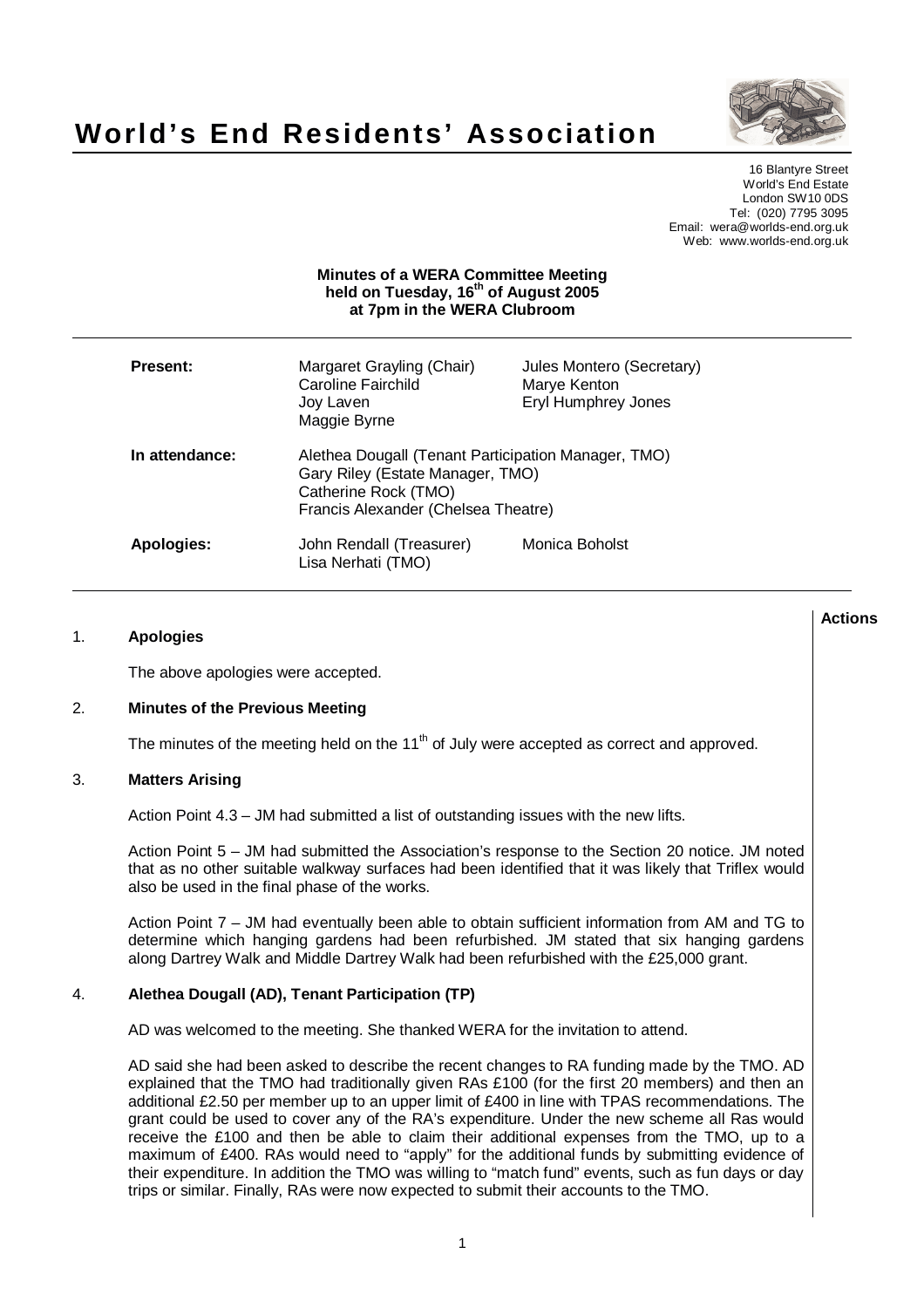AD stated that she hoped that the changes would encourage RAs to actually put their grant to good use; she noted that some RAs had been receiving large grants but not spending them and that as a result they had accumulated large amount of money which was not being used. AD stated that she also hoped the changes would encourage RAs who did not currently claim their grant to do so in future. AD explained that she intended to make full use of the funds available to her department for RAs but that she also wished to ensure that they were being used properly.

AD stated that the changes to RA grant funding had been made in consultation with a working group of residents. This group had also helped produce the new model constitution, code of conduct and standing orders which had subsequently been sent to all RAs. AD explained that she had discussed the new constitution with MG and JM at a meeting held the previous week. JM explained that he would be making a number of changes to the draft constitution following that meeting and hoped to have a new draft for the committee and AD to look at in the near future.

AD was asked whether the TMO would be willing to pay for baby-sitting and/or childcare, which would allow some parents to attend WERA meetings and/or the WERA AGM who might otherwise not be able to do so. AD suggested submitting a bid for funds to cover childcare costs to her department, which would then consider funding it. AB stated that she welcomed any and all proposals and enquiries with regards to proposal to encourage greater resident participation.

AD was asked how RAs dealt with low turnouts and a general lack of interest amongst residents. AB stated that this was a common problem: how to encourage residents to attend committee or public meetings. AD stated that RAs did need to come to terms with the problem in a general sense (it was impossible to get everyone involved) but that steps could still be taken to encourage residents to attend. AD suggested providing enticements (food, wine etc) as one particularly good way to encourage people to attend meetings.

AD was thanked for attending. She then left the meeting.

# 5. **Regeneration of World's End Piazza**

JM explained that a paper had been prepared with regards to the proposed refurbishment of the World's End Piazza. Copies of the paper and plans of the proposals were distributed. JM stated that a second exhibition and consultation event was planned to take place on either the 6<sup>th</sup> or 8<sup>th</sup> of September. One date was for the public consultation, the second for "interested parties" to examine the proposals.

The committee examined the proposals.

A number of committee members expressed concern at the fact the new proposals included an "event space" and wanted to know what the Council intended to use it for? FA said that it did not make sense to include an event space if there was no contingency in the proposals for the management and funding of the space.

FA asked why the proposal for the new Piazza surface to extend across the King's Road had been removed. MG explained that it had not gained the support of the members of the West Chelsea Initiative, who managed the proposals. In addition the original surface was not suitable for use as a road (although it was noted that the new proposals intended to use a different surface). FA stated he was interested to know what else had been removed from the original proposals and why. JM said that the issue of funding the refurbishment works had caused a number of compromises to be made to original design; Councillors would not approve the funding of a proposal with which they disagreed. FA stated that he fully supported the proposals to regenerate the Piazza but that he would be taking up a number of issues – seating, the event space in the centre of the Piazza – at the public consultation. FA stated that he felt that without proper planning the events space was not a good idea. The committee agreed. JM explained that should the proposal for the Piazza to be adopted by the Council's highways department proceed following the Piazza's refurbishment that the Council's planning/licensing department, not the TMO, would most probably control the use of the space.

MG told the meeting that funding for the proposals was available. GR stated that the second option described in the paper (a "green" granite surface) had been chosen. MG stated that funding for this had been obtained from a number of sources including the HRA (£250,000), the Better City Life Reserve (£600,000), the Cremorne Gardens rent (£300,000) and the Car Parking Reserve (£150,000+).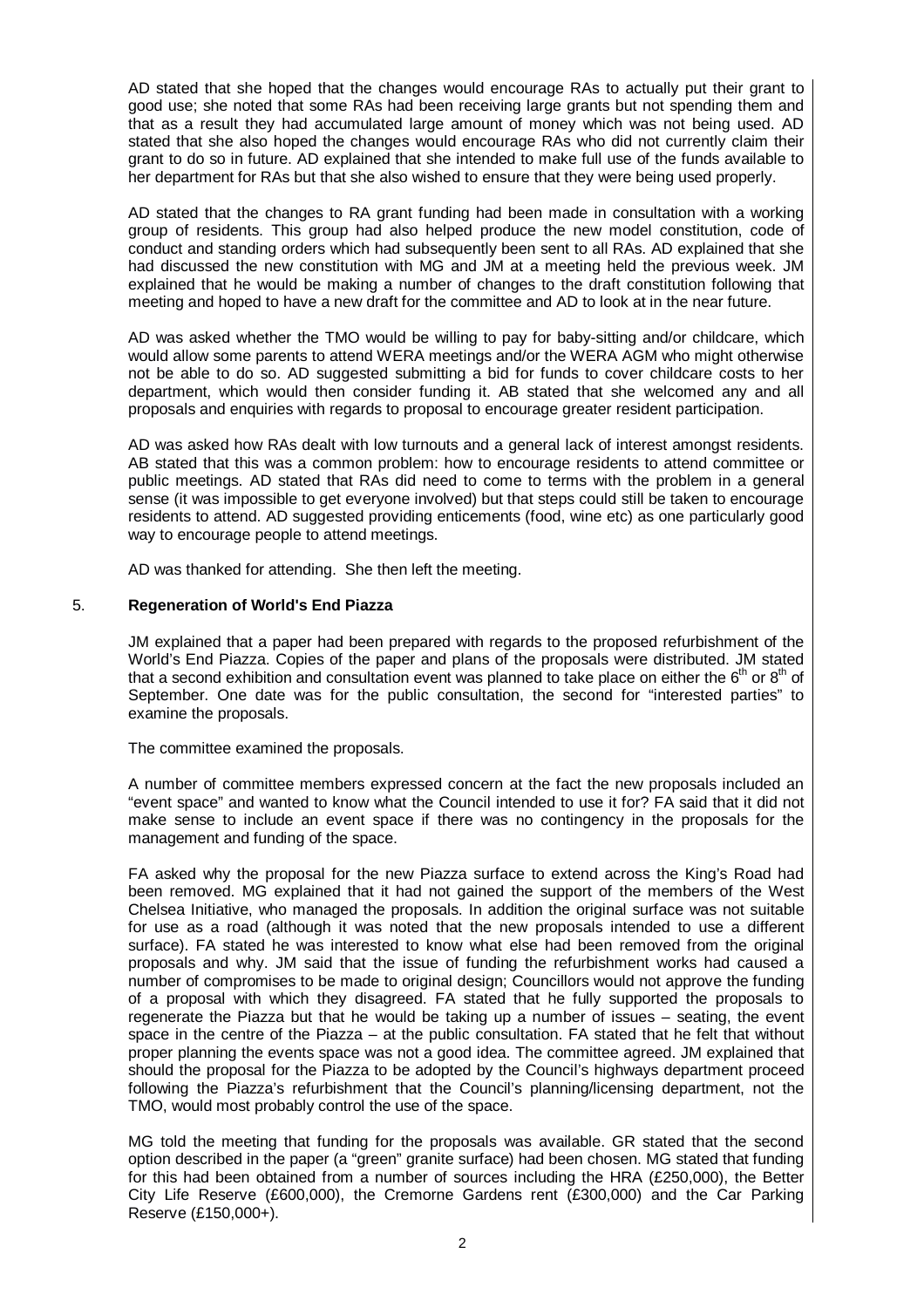There was a lengthy discussion. It was noted that committee members had many questions and many issues. MG proposed holding a meeting with Mark Conyers from RBK&C and representatives of the architect to discuss the proposals further before the public consultation. JM said he would try and arrange a meeting. JL suggested that, if it proved impossible to arrange a meeting prior to the consultation, members submit their queries to JM who would pass them on.

AF then left the meeting.

## **Estate Manager's Update**

#### Actions from Previous Meeting

Action 3.1 – GR stated that a meeting with OCS was still to be arranged.

Action 3.4 – MG asked GR for a summary of the previous year's expenditure. GR stated that it had been £28,000 as a number of projects had been match funded with ARB funds. GR stated that the ARB budget for the current financial year was expected to be approx. £30,000. EHJ asked whether the ARB was still going to fund the painting of the tower landing floors. GR confirmed that was still the case although there were a number of outstanding issues that had to be dealt with.

Action 4.2 – GR had loaned WERA copies of the specification and plans for CCTV.

Action 4.4 – GR stated that the walkway roofs would be cleaned but that as it was not covered by the cleaning contract the work would need to be tendered and was likely to prove expensive. If an agreement could be reached with a suitable cleaning contract it was hoped that they could be cleaned twice a year. EHJ noted that water was still pooling on many of the roofs.

#### Other Matters

GR explained that the handyman scheme had now been operation on the estate for approximately four weeks. The handyman's name was Charlie; he was multi-skilled and had a lock-up in the tunnel. GR explained that jobs were still logged through the customer service desk, which would determine whether it was a task for the handyman or whether another operative would attend.

GR stated that he had held a meeting with the manager of the children's home. The manager wished to meet with WERA. The committee was agreeable to this. GR said he would arrange it. GR stated that a recent complaint made to WERA concerning the home was being dealt with.

EHJ asked GR what was happening with the dog patrol. GR said that the patrolman currently working on the estate was only doing so temporarily and that they were awaiting a permanent officer. GR said that incidents of the concierge security guard sleeping on duty had been brought to his attention. GR stated that the TMO were looking to have one company provide both services.

GR stated that the issue of the World's End Pub leaving rubbish on the Piazza had been brought to his attention. Unfortunately he had hoped that the Police would help deal with incidents of rubbish dumping but that as a result of the bombings they had not been available recently. GR stated that he had already spoken to the dentist concerning a similar incident.

JL asked for an update on the dog situation. CR stated that a letter would be going out to all residents asking them to register their dogs before the end of September. Action would be taken against any residents with unregistered with dogs after this date although it had not yet been determined what that action would be. GR stated that recent walkabouts with the dog warden had not spotted any dogs or dog owners causing problems. Several committee members suggested that a walkabout take place in the evening. GR said he was trying to arrange this.

GR said that the Fire Brigade had said thanks for the use of the underground car park. GR noted that they had also cleaned up some of the pigeon mess in the area.

GR was asked about an A.E. Williams vehicle, which was parking on the estate overnight. The vehicle initially parked in Edith Yard but was now parked in Blantyre Street. GR asked that committee members send him the details of any such vehicles. The details that had been supplied of a vehicle had been passed on and the issue was being dealt with. EHJ noted that the vehicle in question was at that very moment parked in Blantyre Street in front of the Under 5s centre.